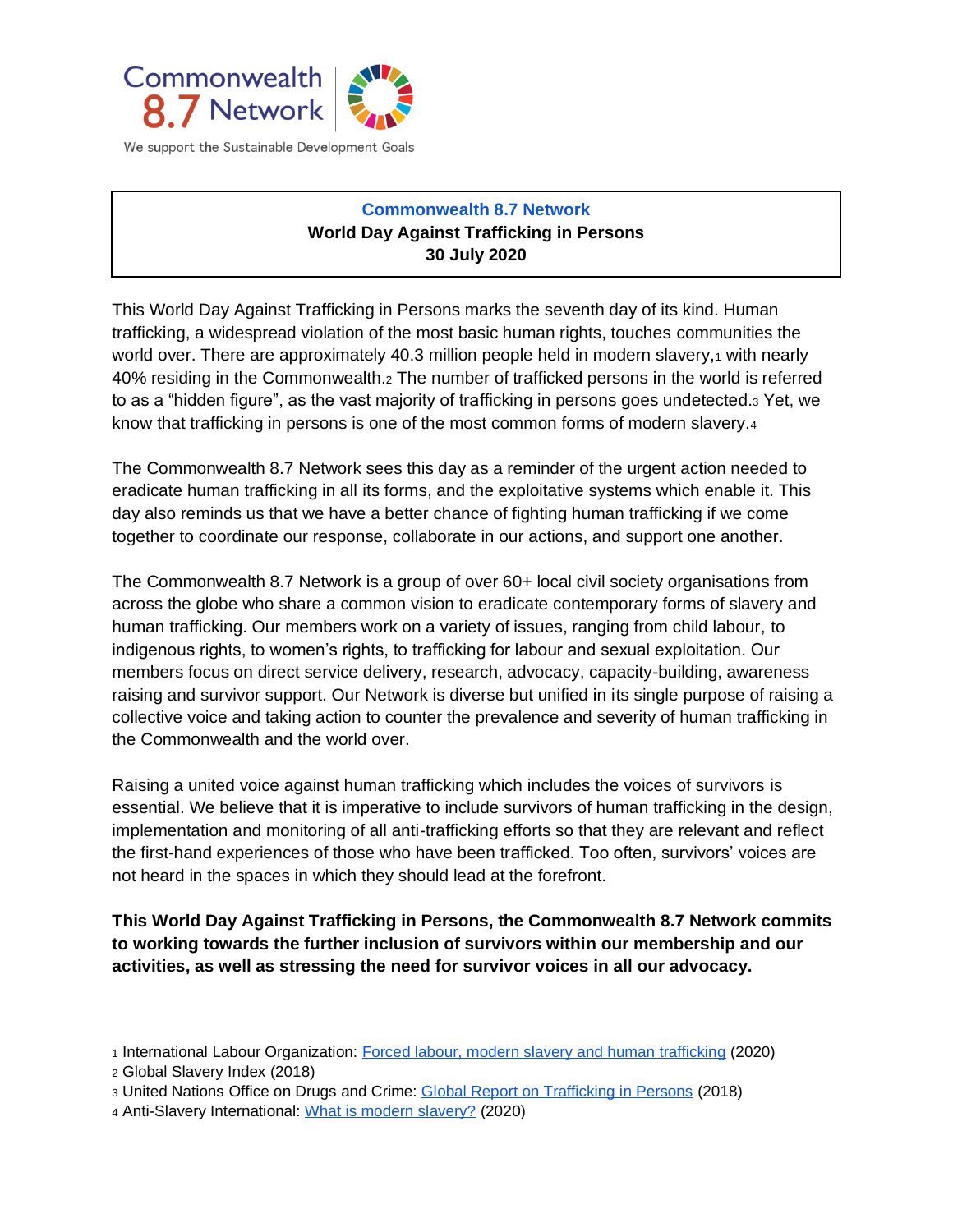

We support the Sustainable Development Goals

Anti-trafficking civil society organisations working on the frontlines are frequently overwhelmed, especially as COVID-19 has restricted organisations' ability to operate and to access funds. It is therefore imperative that civil society organisations work with and alongside one another to enable knowledge-sharing and initiate collaborative capacity-building so that they can continue doing their vital work. Now, more than ever, civil society organisations need to come together to learn from and support one another.

This World Day Against Trafficking in Persons, let us remember that the more united we are, the stronger we can be in moving towards a common future: a world free from slavery.

The Commonwealth 8.7 Network calls on all governments to take immediate action on human trafficking by:<sup>5</sup>

- Increasing identification of and support for victims and survivors of human trafficking by providing regular, systematic training for all individuals who may come into contact with victims and survivors.
- Ensuring that victims and survivors are afforded meaningful participation in all aspects of designing, implementing and monitoring government efforts towards achieving SDG Target 8.7.
- Ensuring that legislation is properly enforced through providing adequate resources and training for all actors within the justice system and by removing barriers to victim participation in the criminal justice process.
- Strengthening laws and policies which helps to prevent, identify and mitigate risk of forced labour and exploitation at all levels of public procurement and business supply chains.
- Ratifying Forced Labour Convention (No. 29), Abolition of Forced Labour Convention (No. 105), the Protocol to Prevent, Suppress and Punish Trafficking in Persons, Especially Women and Children, and the Protocol Against Smuggling of Migrants by Land, Sea and Air.
- Engaging with businesses and regional fora to strengthen strategic partnerships to tackle forced labour and exploitation in supply chains.
- Ensuring support to and collaboration with civil society organisations at local and national levels.

Find out more about the Commonwealth 8.7 Network on our [website](https://www.commonwealth-87.org/) [\(https://www.commonwealth-87.org/\)](https://www.commonwealth-87.org/).

Contact us at: [8.7network@humanrightsinitiative.org](mailto:8.7network@humanrightsinitiative.org)

<sup>5</sup> Based on the publication entitled '*Eradicating modern slavery: An assessment of Commonwealth government progress in achieving Sustainable Development Goal Target 8.7*' by the Commonwealth Human Rights Initiative and Walk Free, an initiative of the Minderoo Foundation (July 2020).